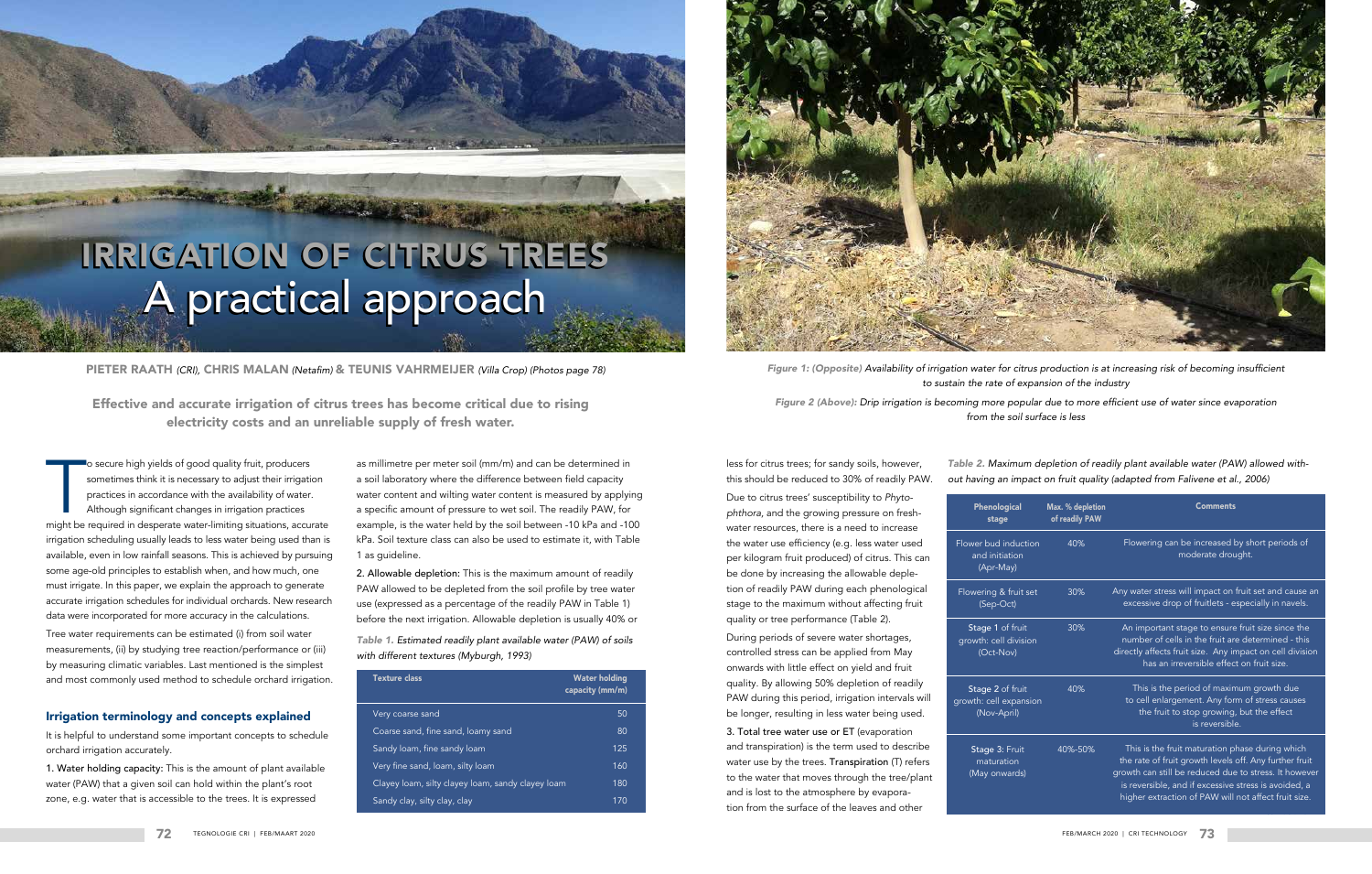| <b>Region in South Africa</b> |     |     |            |     | <b>Month</b> |            |     |     |            |     |            |     |
|-------------------------------|-----|-----|------------|-----|--------------|------------|-----|-----|------------|-----|------------|-----|
|                               | Jul | Aug | <b>Sep</b> | Oct | <b>Nov</b>   | <b>Dec</b> | Jan | Feb | <b>Mar</b> | Apr | <b>May</b> | Jun |
| Messina                       | 2.2 | 2.8 | 3.6        | 4.1 | 4.6          | 4.8        | 4.8 | 4.5 | 4.2        | 3.3 | 2.5        | 2.0 |
| Letsitele                     | 2.0 | 2.5 | 3.2        | 3.8 | 4.0          | 4.2        | 4.3 | 4.1 | 3.6        | 2.9 | 2.3        | 1.9 |
| Nelspruit                     | 2.6 | 3.3 | 4.1        | 4.3 | 4.5          | 4.7        | 4.9 | 4.7 | 4.0        | 3.3 | 2.9        | 2.5 |
| Marble Hall                   | 1.9 | 2.6 | 3.5        | 4.1 | 4.5          | 4.7        | 4.9 | 4.6 | 3.9        | 3.0 | 2.2        | 1.8 |
| Rustenburg                    | 2.0 | 2.7 | 3.7        | 4.3 | 4.7          | 4.9        | 4.9 | 4.6 | 3.9        | 3.0 | 2.4        | 1.9 |
| Addo                          | 2.3 | 3.9 | 3.7        | 4.5 | 5.2          | 5.7        | 5.7 | 5.1 | 4.2        | 3.2 | 2.5        | 2.2 |
| Patensie                      | 2.3 | 2.7 | 3.5        | 4.2 | 4.8          | 5.4        | 5.5 | 4.9 | 3.9        | 3.1 | 2.4        | 2.1 |
| <b>Robertson</b>              | 1.6 | 2.2 | 2.6        | 3.5 | 4.5          | 4.7        | 5.3 | 5.1 | 3.7        | 2.7 | 1.7        | 1.8 |
| Citrusdal                     | 1.4 | 2.2 | 3.1        | 4.6 | 5.9          | 6.6        | 7.0 | 6.3 | 4.9        | 3.1 | 1.8        | 1.3 |
| <b>Kakamas</b>                | 3.2 | 4.2 | 5.5        | 7.1 | 8.5          | 9.4        | 9.5 | 8.3 | 6.7        | 5.0 | 3.6        | 2.8 |



*Table 4.* Crop coefficients (K*<sup>c</sup>* ) for citrus trees under micro-irrigation (adapted from Vahrmeijer & Taylor (2019)

| <b>Canopy</b><br>cover |      | <b>Month</b> |            |      |            |            |      |      |            |      |            |      |  |
|------------------------|------|--------------|------------|------|------------|------------|------|------|------------|------|------------|------|--|
|                        | Jul  | <b>Aug</b>   | <b>Sep</b> | Oct  | <b>Nov</b> | <b>Dec</b> | Jan  | Feb  | <b>Mar</b> | Apr  | <b>May</b> | Jun  |  |
| $370\%$                | 1.82 | 1.50         | 1.22       | 1.06 | 0.97       | 0.93       | 0.93 | 0.95 | 1.10       | 1.35 | 1.54       | 1.71 |  |
| <b>b50%</b>            | 0.80 | 0.70         | 0.63       | 0.57 | 0.51       | 0.46       | 0.48 | 0.48 | 0.49       | 0.68 | 0.87       | 0.95 |  |
| $30\%$                 | 0.38 | 0.36         | 0.38       | 0.32 | 0.27       | 0.29       | 0.29 | 0.30 | 0.30       | 0.32 | 0.40       | 0.40 |  |

*Table 5.* Crop coefficients (K*<sup>c</sup> ) for citrus trees under drip-irrigation* (adapted from Vahrmeijer & Taylor (2019)

| Canopy<br>cover |      | <b>Month</b> |            |      |            |            |      |      |            |      |            |      |  |
|-----------------|------|--------------|------------|------|------------|------------|------|------|------------|------|------------|------|--|
|                 | Jul  | Aug          | <b>Sep</b> | Oct  | <b>Nov</b> | <b>Dec</b> | Jan  | Feb  | <b>Mar</b> | Apr  | <b>May</b> | Jun  |  |
| 370%            | 1.10 | 0.91         | 0.74       | 0.64 | 0.59       | 0.56       | 0.56 | 0.58 | 0.67       | 0.82 | 0.93       | 1.04 |  |
| <b>b50%</b>     | 0.48 | 0.43         | 0.38       | 0.35 | 0.31       | 0.28       | 0.29 | 0.29 | 0.30       | 0.41 | 0.53       | 0.58 |  |
| $30\%$          | 0.23 | 0.22         | 0.23       | 0.20 | 0.16       | 0.17       | 0.17 | 0.18 | 0.18       | 0.20 | 0.24       | 0.24 |  |

*a Typical of mature trees >15 years old* | *bTypical of mature trees 10-15 years old* | *<sup>c</sup> Typical of trees <10 years old*



*Figure 4:* When a proper profile hole is made, the distribution of both the *roots and the wetting zone can be established – it also allows one to verify that*  proper distribution of water by the irrigation system is obtained

|  | <i>.</i><br>igation (adapted from Vahrmeijer & Taylor (2019) |  |  |
|--|--------------------------------------------------------------|--|--|
|  |                                                              |  |  |

*Table 3.* Long-term monthly reference evapotranspiration (ET*o*) values (mm/day), generated from SAPWAT, *for different citrus producing regions*

*Figure 3:* Maintenance of drip irrigation systems is crucial - especially in areas where water quality is poor, clogging of drippers must to be prevented

aerial parts of the plant. The amount of water transpired is determined by light intensity, leaf canopy, wind, temperature and relative humidity. If the water applied is not a limiting factor, the type of irrigation system does not influence the transpiration rate of crops.

> **4. Crop coefficient (K** $_{c}$ **):** There is a direct relationship between ET for a specified period and the amount of water an orchard needs during the same period. This relationship is described by the  $\mathsf{K}_{\varepsilon}$ . Crop coefficient values also account for tree characteristics, such as canopy size, plant density and effective canopy cover  $(f_{\alpha \alpha \beta})$  and will change according to the season and as the phenological stage of the trees progresses. Typical K $_{\textrm{\scriptsize c}}$  values for citrus trees in the main climatic regions of production in SA are listed in Tables 4 and 5. These values were adapted from transpiration coefficients (K<sub>t</sub>), determined by Vahrmeijer & Taylor (2019) for trees of different ages and canopy sizes, and also incorporate Es in micro-irrigated and drip irrigated orchards, respectively. The impact of canopy cover is evident – from there the suggestion that trees should be heavily pruned under conditions of restricted water availability. These trees usually recover faster than water-stressed trees without any canopy reduc-

Evaporation (E) happens when a liquid turns into gas and is removed from the evaporating surface. As trees grow, the ratio between T and E from the soil surface (Es) changes. The amount of water lost through Es is determined by the size of the wetted soil surface area, irrigation intensity (how often the soil surface is wetted), soil type, mulching practices and energy available to evaporate the water from the soil surface. Water that is lost to the atmosphere through evaporation during the application process, e.g. water released from the micro-sprayer or drip emitter that does not reach the soil, is discussed later since it forms part of the application efficiency of an irrigation system.

Automatic weather stations provide accurate information with regard to radiation, relative humidity, temperature and wind speed. These measured weather elements are used in the modified Penman Monteith equation to calculate the reference evapotranspiration (ET). Last mentioned gives an indication of the intensity of the present climatic conditions (atmospheric demand) and is used to calculate total tree water use (ET). Often long-term ET values, as indicated in Table 3, are used for planning

purposes, such as calculation of the annual water budget for each orchard, water availability for expansion, or for irrigation scheduling (calendar method). These, however, do not take seasonal weather patterns (like sudden heat waves or unexpected rain) into consideration.

tion.

5. Application efficiency: This is the percentage of the irrigation water that reaches the soil and roots after it is released from the irrigation system, i.e. that actually replaces the volume of

> water depleted from the root zone. A decrease in the application efficiency is mainly caused by conditions that favour evaporation and decrease infiltration of irrigation water. Consequently, it is generally accepted that drip irrigation systems are more efficient compared to other irrigation systems, because less water is lost due to evaporation and run-off. The efficiency of the most common irrigation systems is listed in Table 6.

6. Spacing of sprinklers/drippers: This is the distance (in meters) between the sprinklers or

drippers in the irrigation line. If the spacing of the sprinklers is uneven, or where double row drip lines are used, it is more practical to use the number of emitters per hectare in the calculations.

7. Delivery rate: This is the volume of water that passes through the opening of the sprinkler or dripper per time unit, at a given pressure. It is expressed in litre per hour, and should be measured in the orchard because pressure variation can affect the delivery rate of micro-sprinklers dramatically.

#### *Table 6.* Application efficiency of different irrigation systems

| <b>Irrigation System</b> | <b>Efficiency (%)</b> |
|--------------------------|-----------------------|
| Flood irrigation         | 60                    |
| Micro irrigation         | 80                    |
| Drip irrigation          | 90                    |

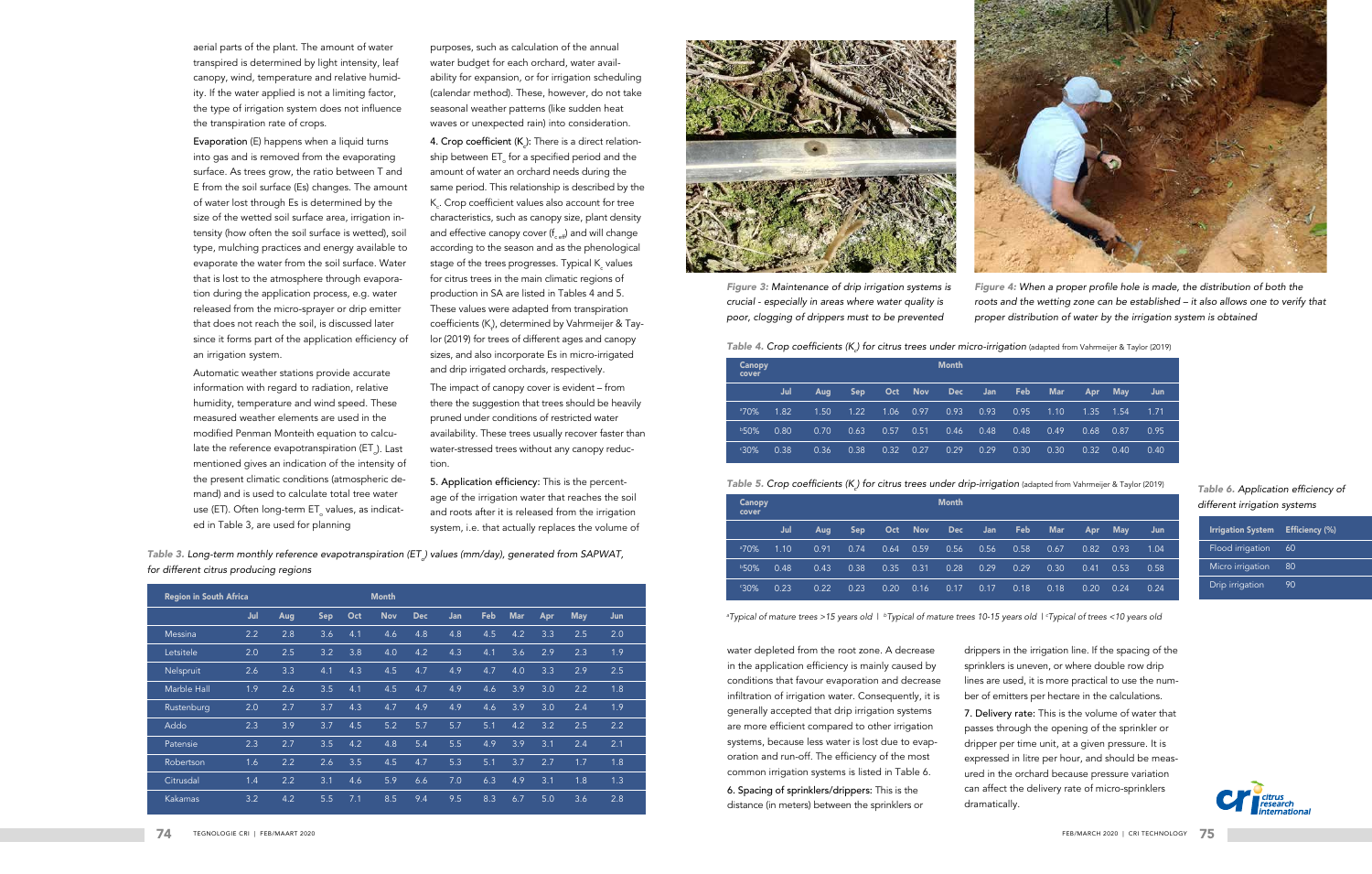The above example shows that during January in Letsitele, an irrigation cycle of 5.12 mm is needed every second day to replenish the water in the root zone, to field water capacity. When the delivery rate of the irrigation system is taken into account, the length of the irrigation cycles can be calculated, which is 1.5 hours for our example.

From a practical point of view, these calculations should be done monthly due to variations in  $\mathsf{ET}_\circ$  and  $\mathsf{K}_\circ$  values. Separate calculations are also required where there are differences between irrigation management zones, e.g. soil type, canopy cover, tree age, or any aspect that might influence ET.

The above-mentioned method for determining the irrigation requirement serves as a theoretical schedule, but makes provision for differences in tree canopy cover, type of irrigation system and soil type. These factors are generally constant for the duration of a season, except for the short-term variation in atmospheric demand (ET) and rainfall. The correct amount of water required for irrigation may, however, differ from these calculated values, due to inaccurate estimations of soil water holding capacities and/ or diversions in the current weather condiions from the long-term weather patterns. As mentioned, the above calculations are used or setting a theoretical irrigation schedule or rrigation plan and serve as a starting point. Irrigators should then be fine-tuning the proposed rrigation schedule by doing on-farm monitoring of the soil water content with a soil auger or physical profile inspections. In this way, trends of over- and under-irrigation will be avoided. Different technologies are available to measure or estimate the soil water content, but are not discussed in this article.

One of the simplest ways to determine soil water content, or calibrate readings from any apparatus, is still by means of in-situ soil invesigations, i.e. feeling the soil water content with one's hand. From an irrigator's perspective, the use of long-term weather data (to develop a baic irrigation schedule), combined with measurements of soil water content (to ensure that they do not tend to over- or under-irrigate over time), acilitates the accuracy of when and how much water to apply.

soil **v** 

### The value of soil profile examinations

In Table 7 criteria are listed for using the "feeltest", to determine soil water content. This is done after removing soil with a soil auger, or from the side/bottom of a profile pit. Soil profile pits are the preferred choice for farmers or irrigators, because more insights are gained of important elements that may influence the decision making process on when and how much to irrigate, such as: plant root development, soil-root system health and the soil water distribution.

#### Table 7. Criteria used to determine the soil water content

Soil profiles are investigated for various reasons, but when the purpose is for irrigation scheduling, the following need to be considered:

1. Soil water content - as described above

(Table 7).

2. Soil water distribution – the presence of soil layers that are water saturated for long periods, or compacted layers/rock that obstruct effective drainage, need consideration in the irrigation plan. The wetting depth of irrigation cycles also needs to line up with root distribution.

3. Soil texture – ensure that the correct soil texture class is used for estimating the soil water holding capacity.

4. Root distribution - the correct soil volume should be used to calculate the soil's water holding capacity.

5. Root health – establish if the root system is healthy and effective in utilising the applied water, or if over-irrigation occurs that negatively affects the roots.



8. Width of the wetted area: In the case of micro-irrigation, the wetted zone is clearly identifiable on the soil surface and therefore easily measured. In the case of drip irrigation, a profile pit must preferably be made underneath the dripper-line to accurately establish the wetting zone width. Last mentioned is determined by a combination of the soil texture as well as irrigation cycle lengths.

### Steps for irrigation schedule planning, using weather data as well as orchard and soil characteristics (adapted from Myburgh, 1993).

With the above-mentioned information in mind, a few steps can be followed to determine:

- How much water needs to be applied per irrigation cycle;
- How long the cycle must be to apply the correct amount of water; and

• When irrigation is required, in other words, how often must the irrigation cycle be repeated.

To illustrate the process, an example of a micro-sprinkler irrigated mature orchard in Letsitele is used. The following applies to the orchard:

| Canopy cover                                         | 70%                                  |
|------------------------------------------------------|--------------------------------------|
| Soil texture                                         | loamy sand                           |
| Tree spacing                                         | $7.0 \text{ m} \times 3.0 \text{ m}$ |
| Effective root depth                                 | 40 cm                                |
| Area of soil surface that is wetted                  | 40% of the surface                   |
| Month for which irrigation requirement is calculated | January                              |

From this the ensuing information, required to draw up an irrigation schedule, can be established:

|                                                                                                                          |                                                  |  | These values are now used in the steps below |                   |                                                       |                           |                                                  |                                          |                                      |                                                   |
|--------------------------------------------------------------------------------------------------------------------------|--------------------------------------------------|--|----------------------------------------------|-------------------|-------------------------------------------------------|---------------------------|--------------------------------------------------|------------------------------------------|--------------------------------------|---------------------------------------------------|
| 1. Calculate how much water needs to<br>be applied?                                                                      | Water<br>holding<br>capacity                     |  | Root depth<br>$(40 cm =$<br>$0.4m$ )         |                   | % extraction<br>of PAW<br>$(40\% = \frac{40}{100})$   |                           | % of wetted<br>area                              |                                          | $(40\% = \frac{40}{100})$            | The amour<br>that must b<br>per irrigatio         |
|                                                                                                                          | 80 mm/m $\times$ 0.40 m                          |  |                                              |                   | $\times$ 40/ <sub>100</sub>                           |                           | $x$ 40/ <sub>100</sub>                           |                                          |                                      | $= 5.12$ mm =                                     |
|                                                                                                                          |                                                  |  |                                              |                   |                                                       |                           |                                                  |                                          |                                      |                                                   |
| 2. Calculate the delivery rate of the<br>irrigation system.                                                              | Sprinkler/<br><b>Dripper</b><br>delivery<br>rate |  | Row<br>Spacing                               |                   | Sprinkler/<br><b>Dripper</b><br>Spacing               |                           | area                                             | % of wetted<br>$(40\% = \frac{40}{100})$ |                                      | Delivery ra<br>irrigation s<br>on the wet         |
|                                                                                                                          | 30 L/hour ÷ 7.0 m                                |  |                                              |                   | $\div$ 3.0 m                                          | $\div$ 40/ <sub>100</sub> |                                                  |                                          |                                      | $3.57$ mm/h                                       |
|                                                                                                                          |                                                  |  |                                              |                   |                                                       |                           |                                                  |                                          |                                      |                                                   |
| In case of uneven distribution of emitters,<br>or double row drip lines, use the following<br>calculation for this step: | Sprinkler/<br>Dripper<br>delivery<br>rate        |  | No of emitters<br>per hectare,               | divided by 10 000 |                                                       |                           | % of wetted<br>area<br>$(40\% = \frac{40}{100})$ |                                          |                                      | Delivery ra<br>irrigation s<br>on the wet<br>area |
|                                                                                                                          |                                                  |  | 30 L/hour x 477/10 000                       |                   |                                                       |                           |                                                  | $\div$ 40/ <sub>100</sub>                |                                      | $= 3.57$ mm/h                                     |
|                                                                                                                          |                                                  |  |                                              |                   |                                                       |                           |                                                  |                                          |                                      |                                                   |
| 3. Calculate the length of the irrigation<br>cycle needed to apply the required                                          | Amount of water<br>needed per cycle              |  |                                              |                   | Sprinkler/Dripper delivery<br>rate on the wetted area |                           |                                                  |                                          |                                      | The length of t<br>irrigation cycle               |
| amount of water.                                                                                                         | 5.12 mm                                          |  | $\div$                                       |                   | 3.57 mm/hour                                          |                           |                                                  |                                          | $=$                                  | 1.43 hrs = $1.1/2$                                |
|                                                                                                                          |                                                  |  |                                              |                   |                                                       |                           |                                                  |                                          |                                      |                                                   |
| 4. Calculate how regularly (after how many                                                                               | Amount of<br>water needed<br>per cycle           |  | Reference<br>evapotranspira-<br>tion (ET)    |                   | (K)                                                   | Crop<br>coefficient       |                                                  |                                          | System<br>efficiency<br>$90\% = 0.9$ | Time<br>between<br>cycles                         |
| days) an irrigation cycle is required.                                                                                   | $ -$                                             |  | $\sim$ $\sim$ $\sim$ $\sim$ $\sim$ $\sim$    |                   | $\cdot$ $\sim$ $\sim$                                 |                           |                                                  | $\sim$ $\sim$                            |                                      | $    -$                                           |

| lues are now used in the steps below             |          |                                                     |                                                       |                                  |                            |   |                           |             |                                     |  |                                                                     |  |  |
|--------------------------------------------------|----------|-----------------------------------------------------|-------------------------------------------------------|----------------------------------|----------------------------|---|---------------------------|-------------|-------------------------------------|--|---------------------------------------------------------------------|--|--|
|                                                  |          |                                                     |                                                       |                                  |                            |   |                           |             |                                     |  |                                                                     |  |  |
| Water<br>holding<br>capacity                     | $0.4m$ ) | Root depth<br>$(40 cm =$                            |                                                       | % extraction<br>of PAW           | $(40\% = \frac{40}{100})$  |   | area                      | % of wetted | $(40\% = \frac{40}{100})$           |  | The amount of water<br>that must be applied<br>per irrigation cycle |  |  |
| 80 mm/m $\times$ 0.40 m                          |          |                                                     | $x$ 40/ <sub>100</sub>                                |                                  |                            |   | $x^{40/100}$              |             |                                     |  | $= 5.12$ mm = 51 m <sup>3</sup> /ha                                 |  |  |
|                                                  |          |                                                     |                                                       |                                  |                            |   |                           |             |                                     |  |                                                                     |  |  |
| Sprinkler/<br><b>Dripper</b><br>delivery<br>rate | Row      | Spacing                                             |                                                       | Sprinkler/<br>Dripper<br>Spacing |                            |   | area                      | % of wetted | $(40\% = \frac{40}{100})$           |  | Delivery rate of the<br>irrigation system<br>on the wetted area     |  |  |
| 30 L/hour $\div$ 7.0 m                           |          |                                                     | $\div$ 3.0 m                                          |                                  |                            |   | $\div$ 40/ <sub>100</sub> |             |                                     |  | $= 3.57$ mm/hour                                                    |  |  |
|                                                  |          |                                                     |                                                       |                                  |                            |   |                           |             |                                     |  |                                                                     |  |  |
| Sprinkler/<br><b>Dripper</b><br>delivery<br>rate |          | No of emitters<br>per hectare,<br>divided by 10 000 |                                                       |                                  |                            |   | area                      | % of wetted | $(40\% = \frac{40}{100})$           |  | Delivery rate of the<br>irrigation system<br>on the wetted<br>area  |  |  |
| 30 L/hour x 477/10 000                           |          |                                                     |                                                       |                                  |                            | ÷ | 40/100                    |             |                                     |  | $= 3.57$ mm/hour                                                    |  |  |
|                                                  |          |                                                     |                                                       |                                  |                            |   |                           |             |                                     |  |                                                                     |  |  |
| Amount of water<br>needed per cycle              |          |                                                     | Sprinkler/Dripper delivery<br>rate on the wetted area |                                  |                            |   |                           |             |                                     |  | The length of the<br>irrigation cycle                               |  |  |
| 5.12 mm                                          |          | ÷                                                   | 3.57 mm/hour                                          |                                  |                            |   |                           |             | $=$                                 |  | 1.43 hrs = $1.1/2$ hrs                                              |  |  |
|                                                  |          |                                                     |                                                       |                                  |                            |   |                           |             |                                     |  |                                                                     |  |  |
| Amount of<br>water needed<br>per cycle           |          | Reference<br>evapotranspira-<br>tion $(ET)$         |                                                       |                                  | Crop<br>coefficient<br>(K) |   |                           |             | System<br>efficiency<br>$90\% = .9$ |  | Time<br>between<br>cycles                                           |  |  |
| 5.12 mm                                          |          | 4.3 mm/day                                          |                                                       | ÷                                | 0.93                       |   |                           | ÷<br>0.8    |                                     |  | $1.60$ days = 2 days                                                |  |  |

| Soil water content<br>(% of plant available<br>soil water that is left) | <b>Characteristics of soil</b><br>(a handful of soil pressed in the palm of the hand) |
|-------------------------------------------------------------------------|---------------------------------------------------------------------------------------|
| $0 - 25$                                                                | Soil is too dry to squeeze in a ball – it crumbles                                    |
| 25-50                                                                   | Soil can be squeezed into a poorly bound ball                                         |
| 50-75                                                                   | Soil can be squeezed into a well-shaped, stable ball                                  |
| 75-100                                                                  | Water is left behind on hand, after pressure was applied - no free water              |
| FWC*                                                                    | Free water is visible - soil flows through fingers when squeezed                      |

*\*FWC = Field water capacity*

| Irrigation of citrus trees                                   |                                   |
|--------------------------------------------------------------|-----------------------------------|
| Soil's water holding capacity (readily PAW)                  | 80 mm/m (from Table 1)            |
| Extraction % of readily PAW in<br>this phenological stage    | 40% (from Table 2)                |
| Crop coefficient (K)                                         | 0.93 (from Table 4)               |
| Long-term reference evapo-<br>transpiration (ET) for January | 4.3 mm/day (from Table 3)         |
| Application efficiency                                       | 80% (from Table 6)                |
| Delivery rate of micro-sprinklers/drippers                   | 30 L/hour (from the manufacturer) |
| Micro-sprinkler/dripper spacing                              | 3.0 meters spacing (from orchard) |